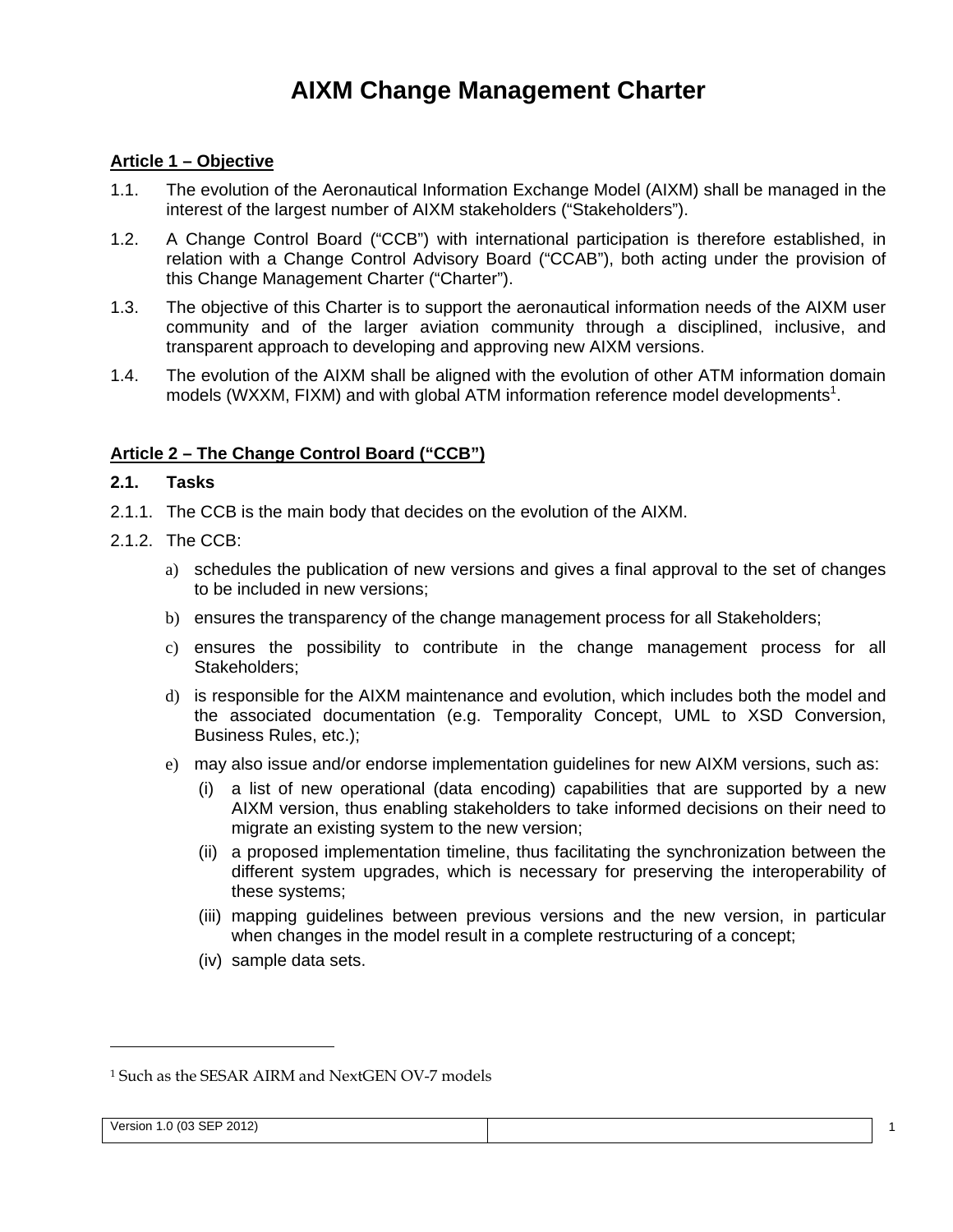#### **AIXM CHANGE MANAGEMENT CHARTER**

- f) may also include in its scope the release<sup>2</sup> of formal conformance testing specifications, which would enable an implementation to check and claim compliance with an AIXM version;
- g) will establish relations with similar arrangements that might be put in place for other ATM information domain models (MET, Flight, etc.) or for a global ATM Information Reference Model.
- 2.1.3. The practical organisation and the support of the CCB activities are done by a CCB Secretariat (CCBS).
- 2.1.4. The CCB shall be supported by with a Change Control Advisory Board (CCAB).

## **2.2. Decision making**

- 2.2.1. Decisions by the CCB shall be taken by consensus<sup>3</sup>.
- 2.2.2. Therefore:
	- a) The adoption of Change Proposals is a silent process. If no objection is formally stated by a CCB Member, the proposal is considered accepted. The minimal consultation period is three weeks, but this could be longer for important or very large changes.
	- b) In order to prevent that a single CCB Member blocks the adoption of a particular Change Proposal without a solid justification:
		- any objection shall be supported with detailed arguments, in particular on the business impact, so that the other CCB Members have the possibility to understand the reason for the opposition and work for solving the issue;
		- the current operational reality shall be considered as the prevailing argument in the definition and adoption of Change Proposals. Change Proposals that reflect future operational concepts are adopted only when validated by actual operational implementations.
	- c) If consensus cannot be achieved, the disagreement will be documented and the Change Proposal will be suspended until new arguments arise, allowing to move it ahead or to definitively abandon it. The provisions of the current AIXM version, if any, remain in place.

# **2.3. Membership**

- 2.3.1. CCB Members shall be AIXM experts with a technical and/or operational aeronautical information background, on a voluntary basis.
- 2.3.2. There is no limitation as to the number of CCB Members. However, an excessively large CCB may hinder the efficiency of the change management process. Therefore, CCB Members shall be representatives of Stakeholder groups, not of individual Stakeholders.
- 2.3.3. Applications for CCB membership shall include the following information:
	- a) Full name;

 $\overline{a}$ 

- b) Contact details: email and telephone number;
- c) Organisation represented and department within that organisation;

<sup>3</sup> defined as "*group decision making process that seeks the consent, not necessarily the agreement of participants and the resolution of objections*", http://en.wikipedia.org/wiki/Consensus\_decision-making

| CFT<br>2012<br>$1.0(03$ SEP $\hat{ }$<br>Version<br>. |  |
|-------------------------------------------------------|--|
|                                                       |  |

<sup>2</sup> the development of conformance testing specifications might not be done by the CCB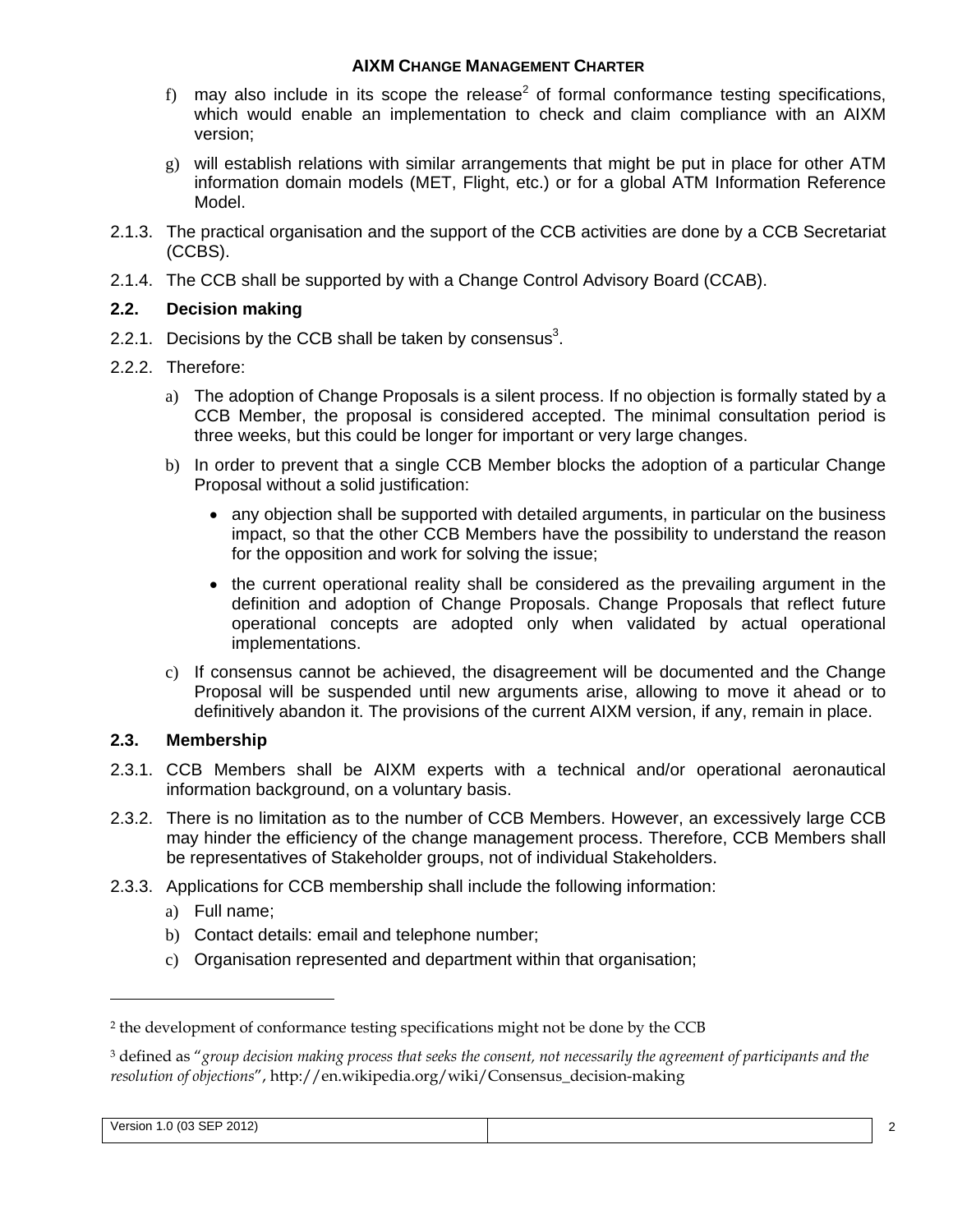#### **AIXM CHANGE MANAGEMENT CHARTER**

- d) Stakeholder group represented: States, ANSP, Military, International Organisation, Service Providers, Airlines, Manufacturing industry, etc.
- e) A brief justification of the interest in AIXM of the organisation represented, indicating how the current and future AIXM versions are impacting the activities of the organisation;
- f) A brief description of the working experience of the applicant, demonstrating the they have a good knowledge of the AIXM and of the aeronautical information domain;
- g) A statement that the applicant and their organisation agree with the Charter.
- 2.3.4. All complete CCB membership applications are in principle accepted. However, the existing CCB Members may decide (by consensus) to refuse a particular application, if estimated that it does not meet the requirements stated in Section 2.3.3 above. In such situations, the CCBS will reply to the applicant with a refusal statement, providing a detailed justification of the reasons.
- 2.3.5. CCB Members shall actively participate in the drafting of the Change Proposal and in the effort to achieve consensus.
- 2.3.6. The CCB Members shall follow the following code of conduct when participating in the CCB discussions, on-line or off-line:
	- a) Courteous behaviour;
	- b) Statements made as specific as possible;
	- c) Limitation of discussions to AIXM topics.
	- d) Working language of AIXM CCB is English. If a message is posted in another language, an English translation shall be provided.
	- e) No information violating third party intellectual property rights may be uploaded.
- 2.3.7. A CCB Member may be excluded from the CCB in case of serious violation of the Charter or if not following the rules stated in Section 2.3.6 above. The proposal to exclude a CCB Member may be brought forward by any CCB Member and it becomes effective if adopted by consensus by the existing of the CCB members.

# **2.4. CCB Secretariat ("CCBS")**

- 2.4.1. The CCBS shall provide the technical and human resources for:
	- a) The actual drafting of the Change Proposals;
	- b) The maintenance of the AIXM files and associated documentation;
	- c) The maintenance of the communication means (Web site, AIXM Forum, Change Submission and Tracking System, etc.).

# 2.4.2. The CCBS shall:

- a) facilitate discussions of the CCB with a view to reach consensual solutions;
- b) mediate in case of disagreements at the CCB;
- c) monitor the ICAO State Letters that announce changes in the ICAO SARPS in order to identify potential changes in the AIXM (with the support of the ICAO AIM Unit);
- d) monitor the evolutions in the ATM domain that might trigger changes to AIXM.
- 2.4.3. Currently, EUROCONTROL and FAA provide the CCBS effort, through their CCB Members.

| Version 1.0 (03 SEP 2012) |  |  |
|---------------------------|--|--|
|---------------------------|--|--|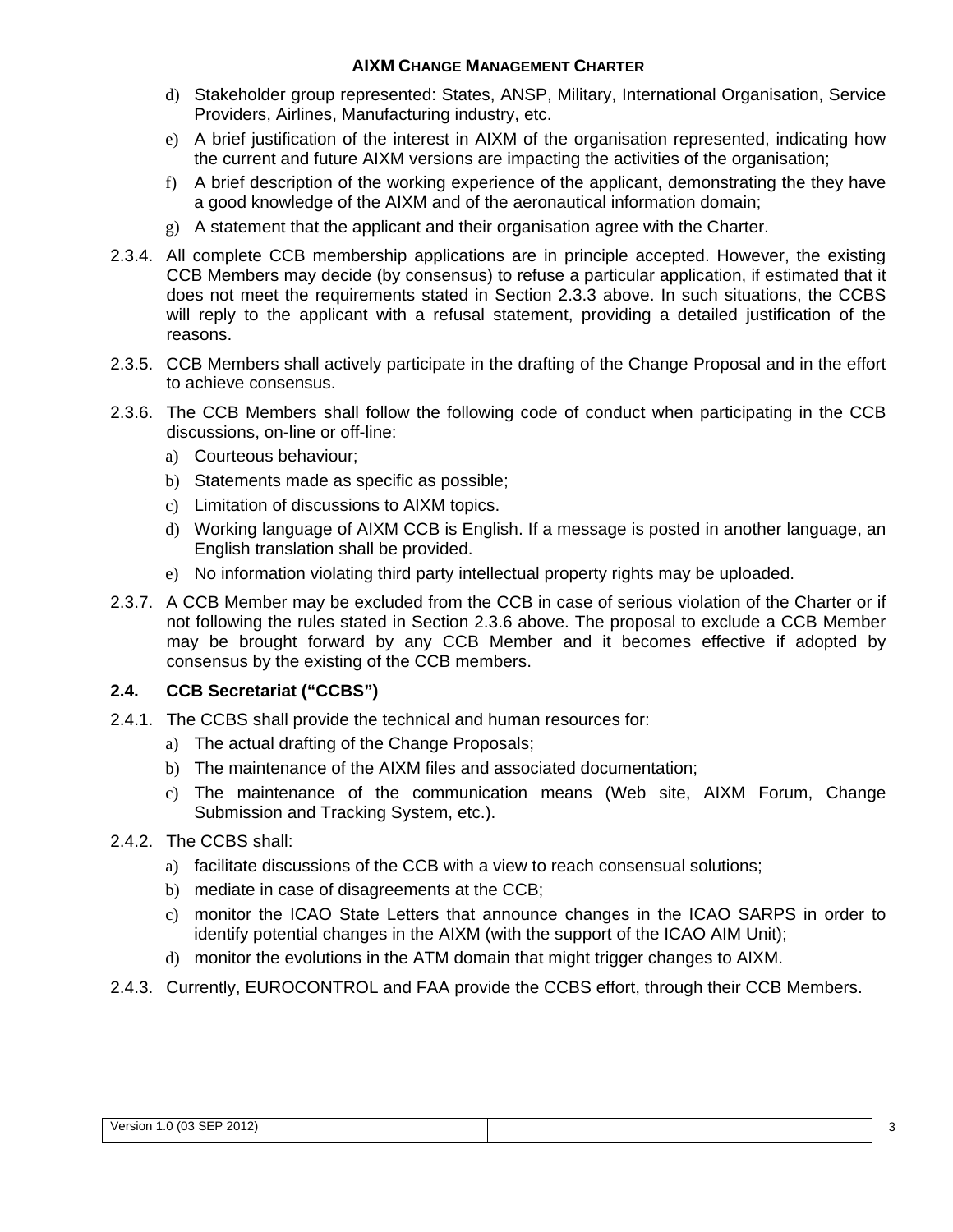## **Article 3 – Change Control Advisory Board ("CCAB")**

#### **3.1. Tasks**

- 3.1.1. The CCAB guides and supports the CCB activities (which are at technical/operational level) from a managerial level. It steers the evolution of the AIXM in a way that it can answer the evolving requirements of the Stakeholders.
- 3.1.2. The CCAB gives a final endorsement for the publication of new AIXM versions and of other CCB deliverables, following an activity report provided by the CCBS.
- 3.1.3. The CCAB, based on a technical and operational impact analysis provided by the CCB, may issue a recommendation with regard to the implementation schedule of new AIXM versions.

#### **3.2. Membership**

- 3.2.1. CCAB Members shall be members of the management structures of Stakeholder organisations.
- 3.2.2. The CCAB shall have a maximum of 20 (twenty) Members, with the aim<sup>4</sup> to include at least:
	- a) 1 representative of the International Civil Aviation Organization (ICAO) (delegated by the ICAO AIM Secretariat);
	- b) 1 representative of the European Organisation for the Safety of Air Navigation (EUROCONTROL);
	- c) 1 representative of the Federal Aviation Administration;
	- d) 1 representative of United States National Geospatial-Intelligence Agency (NGA);
	- e) 1 representative of Civil Air Navigation Services Organisation (CANSO);
	- f) 1 representative of ANSPs that are not CANSO members;
	- g) 2 representatives of Flight Plan and Data Service Providers (from companies with an important market share);
	- h) 1 representative of Airlines (to be delegated by the International Air Transport Association  $(IATA)$ ;
	- i) 1 representative of General Aviation (to be delegated by the International Council of Aircraft Owners and Pilot Association (IAOPA))
	- j) 1 representative of Airports (to be delegated by the Airports Council International (ACI));
	- k) 1 representative of manufacturing industry (to be delegated by Aviation Domain Working Group of OGC);
	- l) 2 representatives of other aviation and/or industry standards organisations, such as ISO, RTCA, EUROCAE, ARINC, SAE International, etc.
	- m) 1 representative of the NATO Aeronautical Data Working Group
- 3.2.3. The CCBS is responsible to get in contact with the Stakeholder groups/organisations listed above and seek their participation in the CCAB.
- 3.2.4. The CCAB Members shall elect a Chairman in order to act as contact point.

Version 1.0 (03 SEP 2012) 4

 $\overline{a}$ 

<sup>4</sup> The list of desired CCAB Members is based on the past and current involvement of various AIXM Stakeholders in the definition and evolution of the model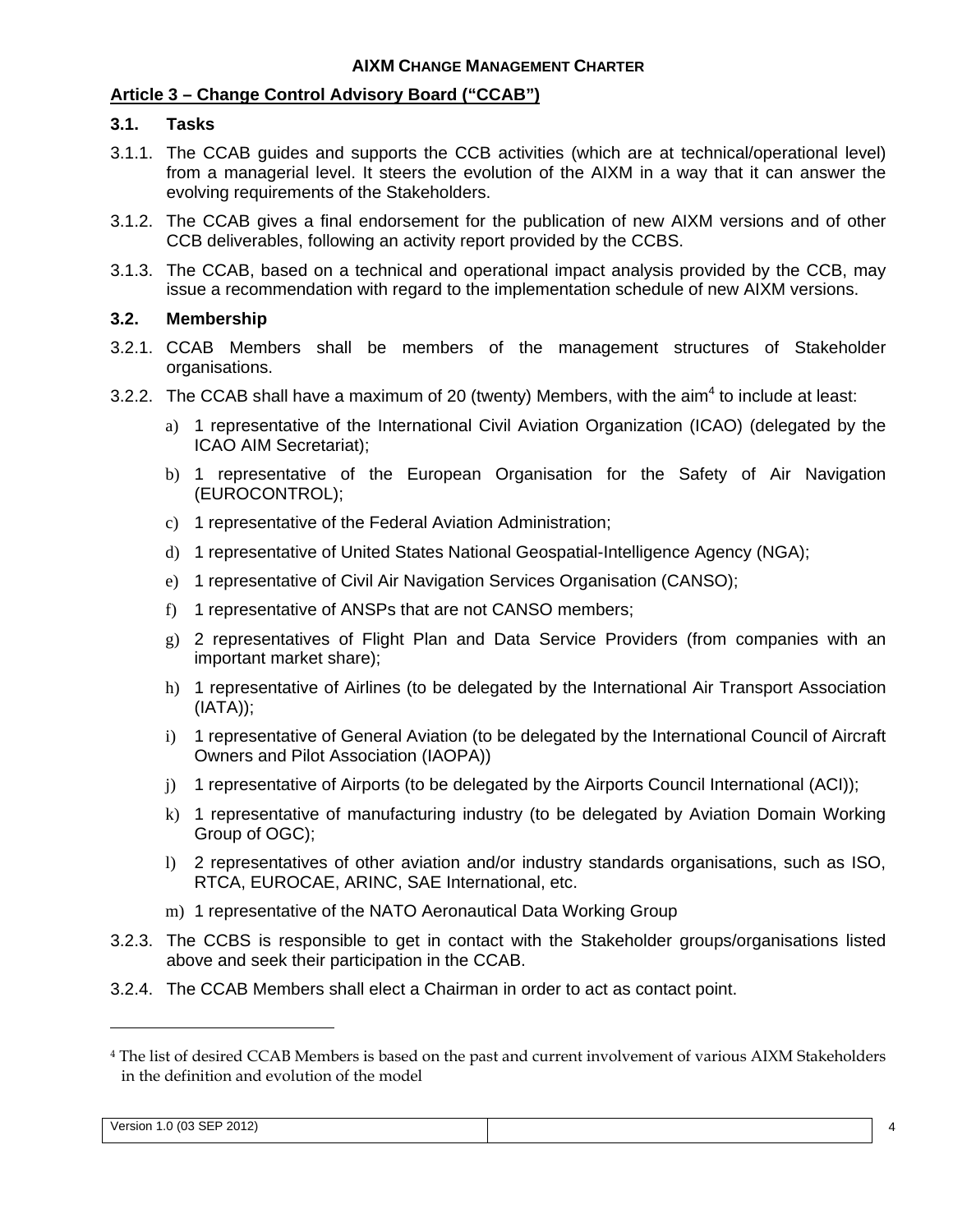## **Article 4 – Meetings**

#### **4.1. CCB Meetings**

- 4.1.1. All CCB activities are conducted using on-line tools, in particular a change proposal submission and tracking tool based on JIRA ("JIRA Tool"), to which all CCB Members shall have access.
- 4.1.2. Occasional CCB Meetings may take place in conjunction with AIXM events, where a significant number of CCB Members is likely to be present. The conclusions of such CCB Meetings shall be recorded in the JIRA Tool, as individual issues/change proposals. No decision shall be taken outside the JIRA Tool.

#### **4.2. CCAB Meetings**

- 4.2.1. CCAB Meetings may take place in conjunction with AIM events, where a significant number of CCAB Members is likely to be present. The CCAB Meetings shall be supported by videoconference, in order to enable remote participation.
- 4.2.2. The CCAB Meetings shall be prepared and supported by the CCBS, who will also draft the minutes of these CCAB Meetings.
- 4.2.3. The minutes of the CCAB Meetings shall be sent no later 3 (three) weeks after the CCAB Meeting to the CCAB Members for approval. The CCAB Members shall approve the minutes no later than 3 (three) weeks after the receipt. Silence of a CCAB Member shall be deemed as approval of the minutes.

#### **Article 5 – Change Management Process**

5.1. In order to effectively apply the provisions of the Charter, a change management process is put in place and supported by the JIRA Tool. The state diagram below indicates the main steps in the lifecycle of a Change Proposal.